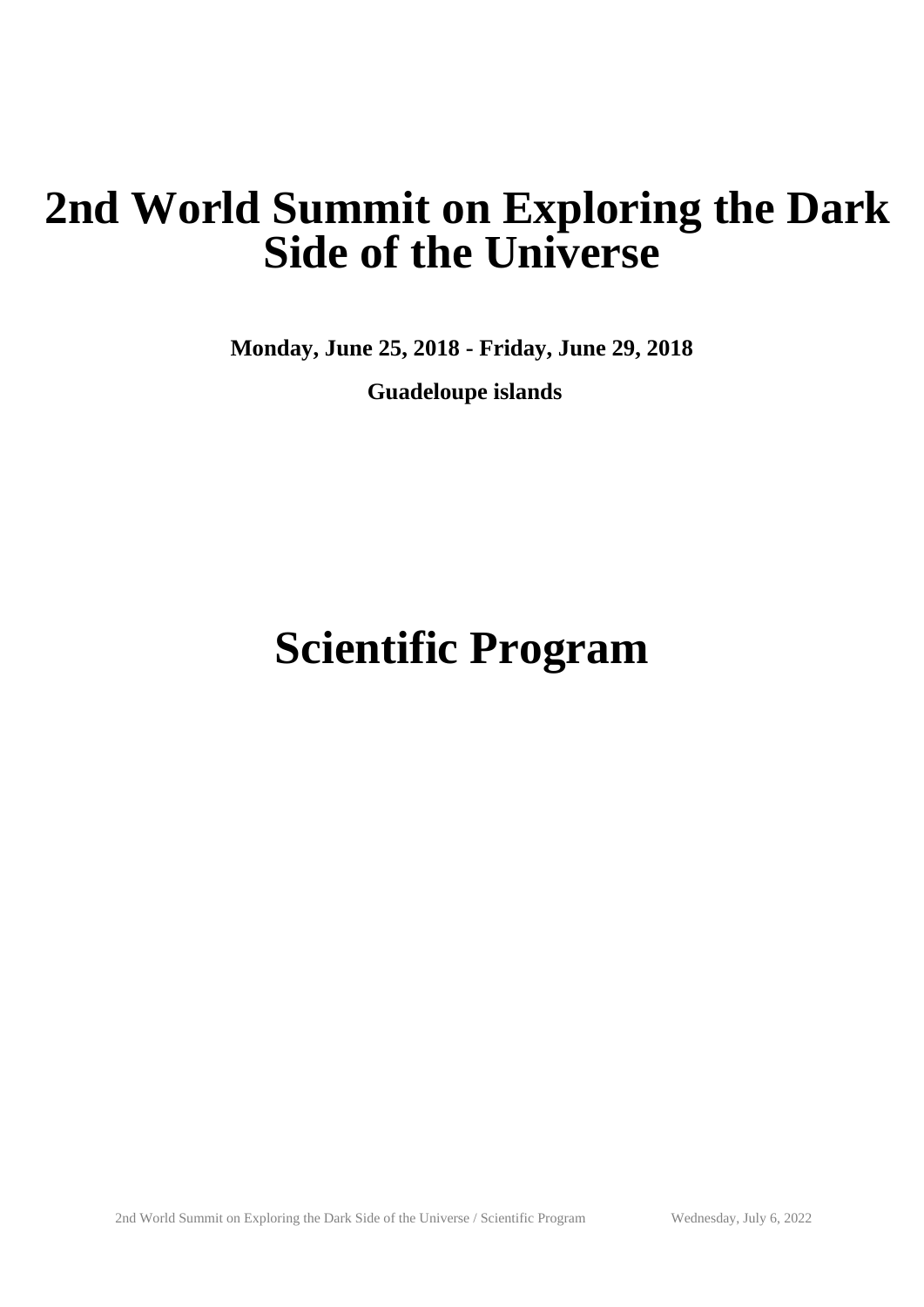### **Programme**

**Opening: Welcome and questions to be addressed at this workshop**

#### **Session 1 : The cosmos as a particle detector:**

- CMB status and prospects
- Supernovae status and prospects
- Weak lensing status and prospects
- Galaxy Clustering and BAO status and prospects
- Gravitational Waves status and prospects
- Multi-messengers astronomy status and prospects
- Round table: How to combine results from different observations?

#### **Session 2: Dark Matter**

- Dark Matter status and prospects
- Status of astrophysical searches for dark matter
- General review theory
- Review of light Dark Matter: is axion a good candidate?
- Theoretical review on neutrino cosmology
- Neutrino detectors status and prospects
- Direct DM searches
- Indirect DM searches
- Light Dark Matter at accelerators
- DM searches at LHC
- Extra dimension and DM
- Round table: Dark matter or something else?

#### **Session3: Dark Energy**

- Evidence for accelerated expansion of the Universe: current observations
- Large scale structure of the Universe and future experiments for Dark Energy (Euclid, LSST, SKA,
- ..)
- The Physics of Cosmic Acceleration: Theory review
- Concordance model and tension in the Hubble constant
- Concordance Cosmology without Dark Energy
- Is expansion simulated by the structure of the Universe?
- Round table about the expansion of the Universe

#### **Session 4: Gravity and black holes**

- What can we learn from LIGO/VIRGO results?
- Black holes and quantum information
- Black holes, wormholes and quantum entanglement
- Emergent gravity? to be or not to be?

**Concluding remarks**

## **Confirmed Speakers**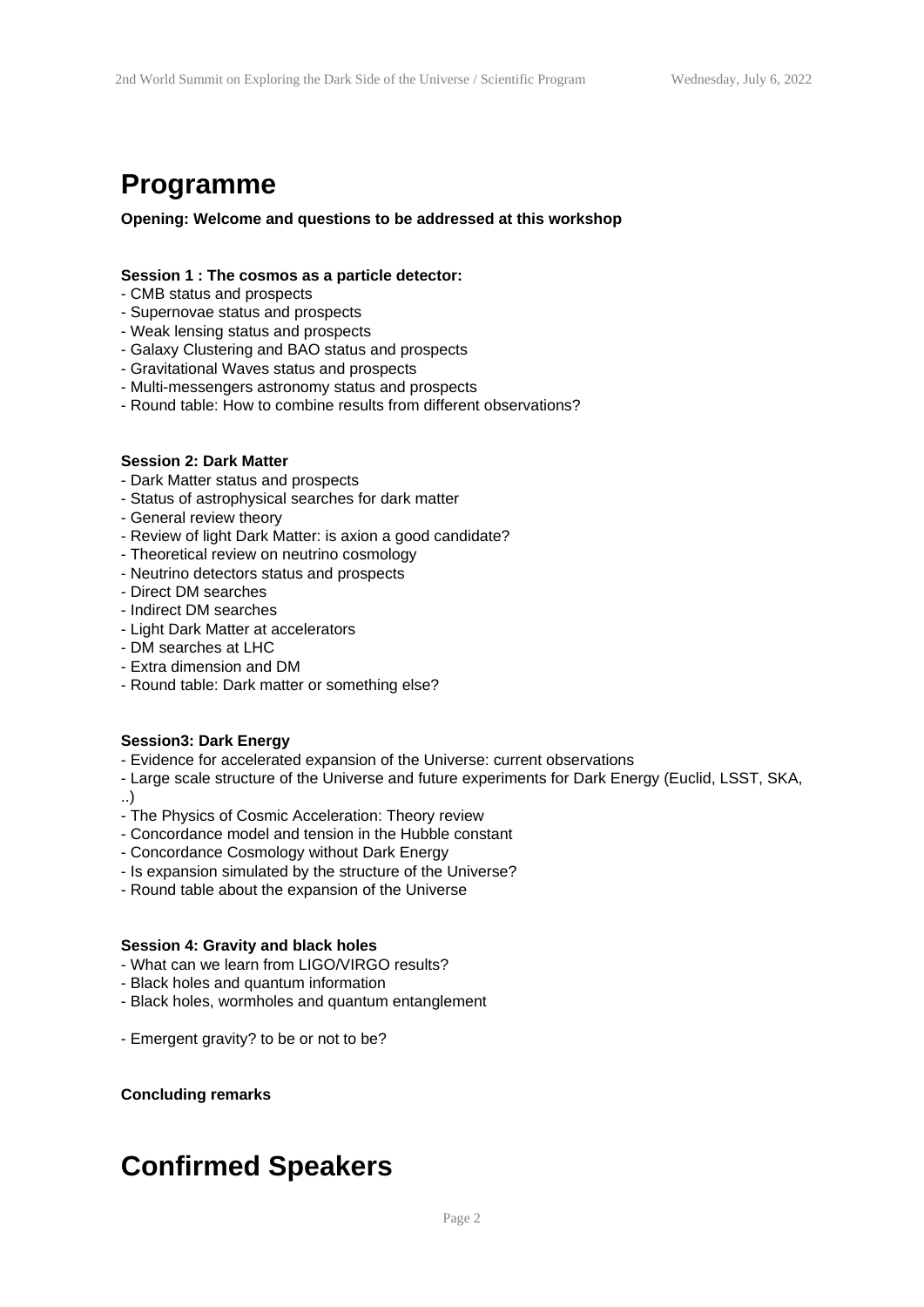Aaron Vincent (Queen's University)

Adam Riess (Johns Hopkins University)

Aldo Morselli (INFN Roma Italy)

Alexander Belyaev (Southampton University and Rutherford Lab)

Andrei Linde (Stanford University)

Anne Ealet (CPPM Marseille)

Archil Kobakhidze (University of Sydney)

Brian Humensky (University of Columbia)

Bruce Hoeneisen (University of San Francisco de Quito)

Christophe Royon (University of Kansas)

Christoforos Kouvaris (University of Southern Denmark)

Danielle Leonard (Carnegie Melon University)

Diego Guadagnoli (LAPTH Annecy)

Eric Charles (SLAC)

Francesca Vidotto (University of the Basque Country)

François Bouchet (Institut d'Astrophysique de Paris)

Frederic Henry-Couannier (CPPM Marseille)

Gérman Gómez-Vargas (Pontifical Catholic University of Chile)

Gilles Gerbier (Queen's University)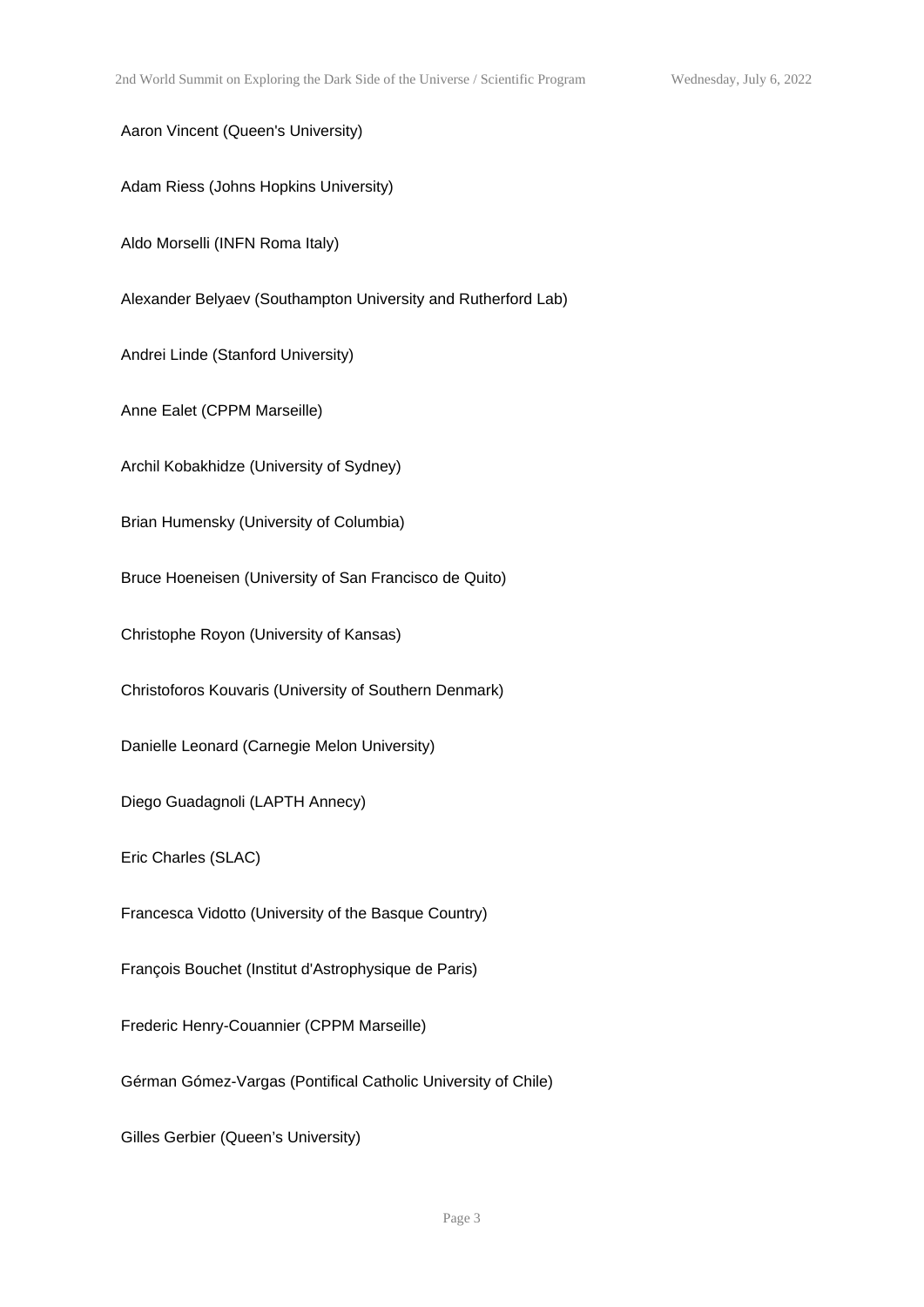#### Guillelmo Gomez-Ceballos (Massachusetts Institute of Technology)

Ian G. Moss (University of Newcastle)

Juan Antonio Aguilar Sànchez (University of Genève)

Juan Garcia-Bellido (University of Madrid)

Justin Williams (University of Kansas)

Laura Cadonati (Georgia Institute of Technology)

Laurent Chevallier (CEA Saclay)

Marcel Carena (Fermilab)

Marcello Messina (University of New-York)

Marian Douspis (IAPS Université Paris-Sud)

Mario Martinez Perez (IFAE University of Barcelona)

Mark Messier (Indiana University)

Mike Albrow (Fermilab)

Michael Rigault (Institut de Physique Nucléaire de Lyon)

Nick Gorkavyi (SSAI NASA)

Renata Kallosh (Stanford University)

Serguey Petcov (SISSA Italy)

Shinhong Kim (University of Tsukuba)

Stephane Coutu (Pennsylvania State University)